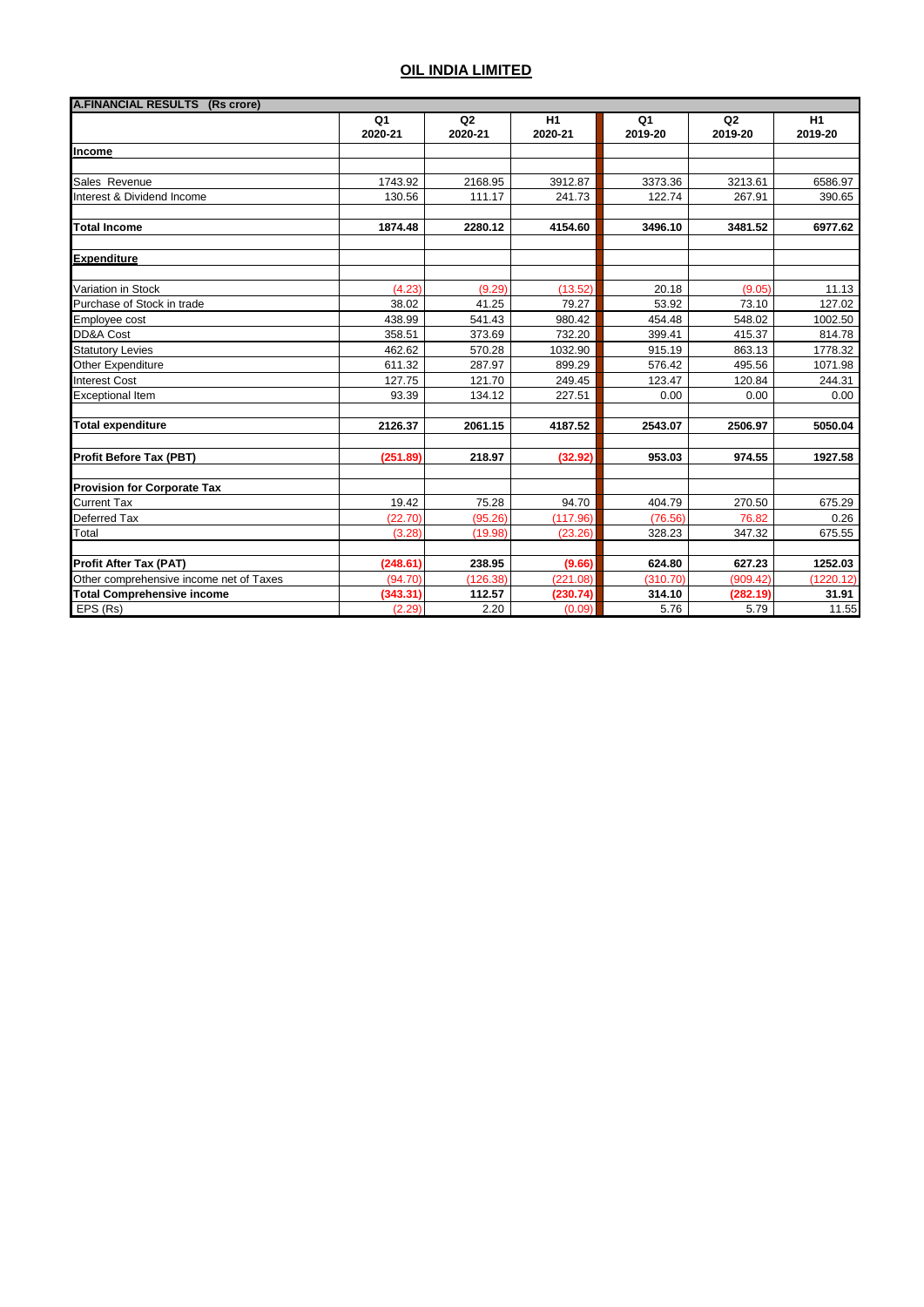| <b>B.PHYSICAL QTY</b> |               |                           |                           |               |                           |               |
|-----------------------|---------------|---------------------------|---------------------------|---------------|---------------------------|---------------|
|                       | Q1<br>2020-21 | Q <sub>2</sub><br>2020-21 | H <sub>1</sub><br>2020-21 | Q1<br>2019-20 | Q <sub>2</sub><br>2019-20 | H1<br>2019-20 |
| 1. Production         |               |                           |                           |               |                           |               |
| Crude Oil (MMT)       |               |                           |                           |               |                           |               |
| - OIL                 | 0.746         | 0.739                     | 1.485                     | 0.807         | 0.807                     | 1.614         |
| - JV                  | 0.003         | 0.003                     | 0.006                     | 0.003         | 0.004                     | 0.007         |
| Condensate            | 0.003         | 0.004                     | 0.007                     | 0.003         | 0.005                     | 0.008         |
| Total (incl. JV)      | 0.752         | 0.746                     | 1.498                     | 0.813         | 0.816                     | 1.629         |
| Gas (BCM)             |               |                           |                           |               |                           |               |
| - OIL                 | 0.650         | 0.592                     | 1.242                     | 0.680         | 0.704                     | 1.384         |
| $-JV$                 | 0.032         | 0.046                     | 0.078                     | 0.032         | 0.043                     | 0.075         |
| Total (incl. JV)      | 0.682         | 0.638                     | 1.320                     | 0.712         | 0.747                     | 1.459         |
| O+OEG (MMT)           | 1.434         | 1.384                     | 2.818                     | 1.525         | 1.563                     | 3.088         |
|                       |               |                           |                           |               |                           |               |
| LPG (TMT)             | 8.376         | 8.291                     | 16.667                    | 9.293         | 4.310                     | 13.603        |
| 2.Sales               |               |                           |                           |               |                           |               |
| Crude Oil (MMT)       |               |                           |                           |               |                           |               |
| - OIL                 | 0.728         | 0.718                     | 1.446                     | 0.792         | 0.784                     | 1.576         |
| - JV                  | 0.003         | 0.002                     | 0.005                     | 0.004         | 0.003                     | 0.007         |
| Condensate            | 0.002         | 0.004                     | 0.006                     | 0.002         | 0.003                     | 0.005         |
| Total (incl. JV)      | 0.733         | 0.724                     | 1.457                     | 0.798         | 0.790                     | 1.588         |
| Gas Sales (BCM)       |               |                           |                           |               |                           |               |
| - OIL                 | 0.557         | 0.396                     | 0.953                     | 0.594         | 0.510                     | 1.104         |
| $-JV$                 | 0.019         | 0.156                     | 0.176                     | 0.019         | 0.151                     | 0.170         |
| Total (incl. JV)      | 0.576         | 0.553                     | 1.129                     | 0.613         | 0.661                     | 1.274         |
| LPG (TMT)             | 8.402         | 8.383                     | 16.785                    | 9.442         | 4.672                     | 14.114        |
|                       |               |                           |                           |               |                           |               |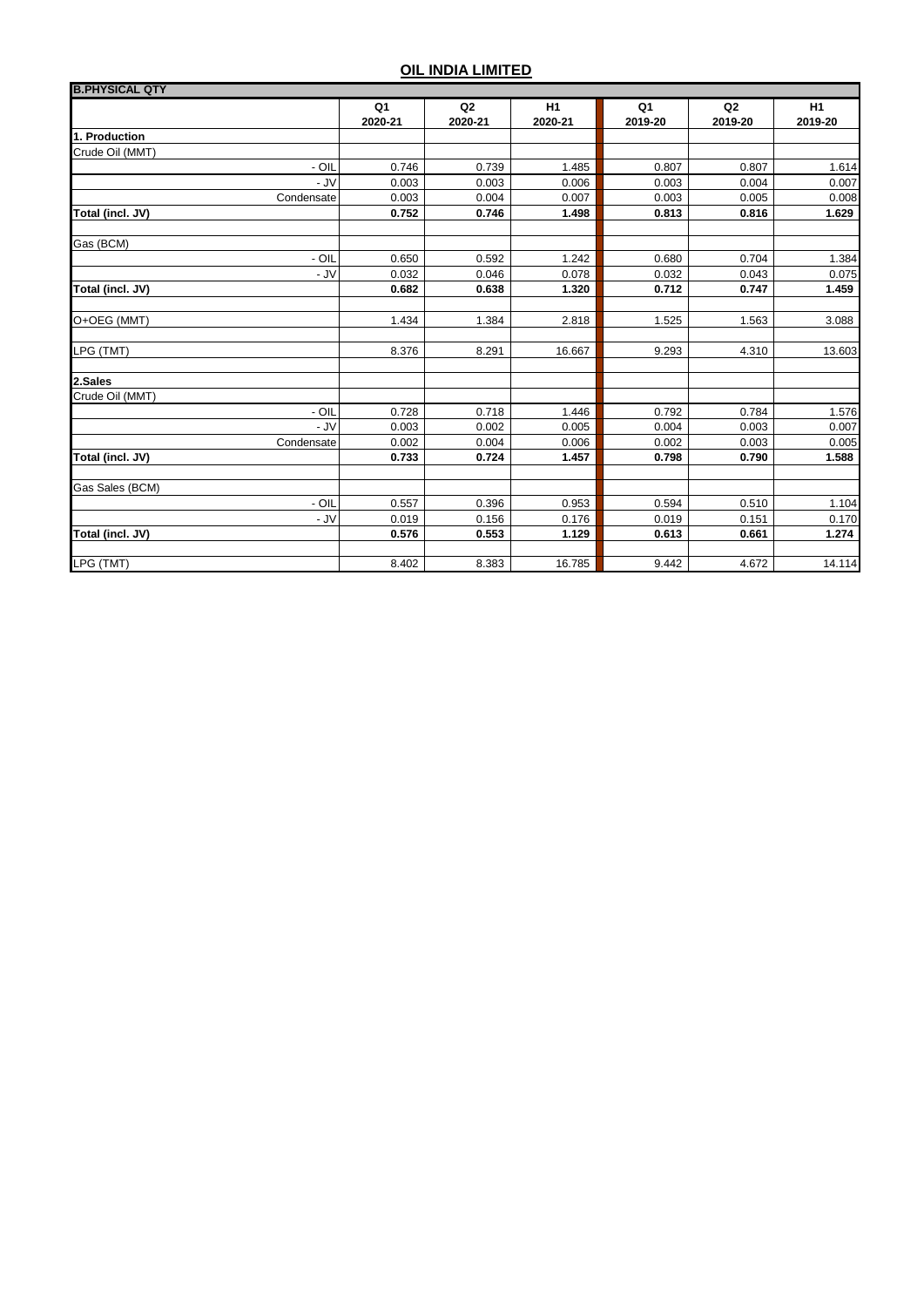| <b>C. FINANCIAL FIGURES (Rs crore)</b> |                           |                           |               |               |                           |               |
|----------------------------------------|---------------------------|---------------------------|---------------|---------------|---------------------------|---------------|
|                                        | Q <sub>1</sub><br>2020-21 | Q <sub>2</sub><br>2020-21 | H1<br>2020-21 | Q1<br>2019-20 | Q <sub>2</sub><br>2019-20 | H1<br>2019-20 |
| Crude Oil Sales                        |                           |                           |               |               |                           |               |
| - Excl JV                              | 1193.89                   | 1619.91                   | 2813.80       | 2593.20       | 2399.49                   | 4992.69       |
| -JV                                    | 2.30                      | 4.78                      | 7.08          | 10.96         | 9.60                      | 20.56         |
| Total (incl. JV)                       | 1196.19                   | 1624.69                   | 2820.88       | 2604.16       | 2409.09                   | 5013.25       |
| <b>Gas Sales</b>                       |                           |                           |               |               |                           |               |
| - Excl JV                              | 315.51                    | 284.28                    | 599.79        | 465.16        | 505.27                    | 970.43        |
| -JV                                    | 14.07                     | 32.52                     | 46.59         | 19.95         | 27.05                     | 47.00         |
| Total (incl. JV)                       | 329.58                    | 316.80                    | 646.38        | 485.11        | 532.32                    | 1017.43       |
|                                        |                           |                           |               |               |                           |               |
| LPG                                    | 26.29                     | 24.68                     | 50.97         | 39.03         | 15.05                     | 54.08         |
| Condensate                             | 3.38                      | 10.61                     | 13.99         | 6.62          | 7.99                      | 14.61         |
| <b>Transportation Income</b>           | 87.60                     | 90.90                     | 178.50        | 91.03         | 99.60                     | 190.63        |
| Total                                  | 117.27                    | 126.19                    | 243.46        | 136.68        | 122.64                    | 259.32        |
|                                        |                           |                           |               |               |                           |               |
| Income from Renewable resources        | 38.17                     | 33.01                     | 71.18         | 40.62         | 38.96                     | 79.58         |
|                                        |                           |                           |               |               |                           |               |
| Income from OFC Fibre Leasing          | 3.61                      | 3.03                      | 6.64          | 3.23          | 3.26                      | 6.49          |
|                                        |                           |                           |               |               |                           |               |
| <b>Sale Revenue</b>                    | 1684.82                   | 2103.72                   | 3788.54       | 3269.80       | 3106.27                   | 6376.07       |
| Claim towards Natural Gas Subsidy      | 58.29                     | 58.84                     | 117.13        | 92.64         | 105.53                    | 198.17        |
| <b>Income from Services</b>            | 0.81                      | 6.39                      | 7.20          | 10.92         | 1.81                      | 12.73         |
| <b>Other Operating Income</b>          | 59.10                     | 65.23                     | 124.33        | 103.56        | 107.34                    | 210.90        |
|                                        |                           |                           |               |               |                           |               |
| <b>Revenue from operations</b>         | 1743.92                   | 2168.95                   | 3912.87       | 3373.36       | 3213.61                   | 6586.97       |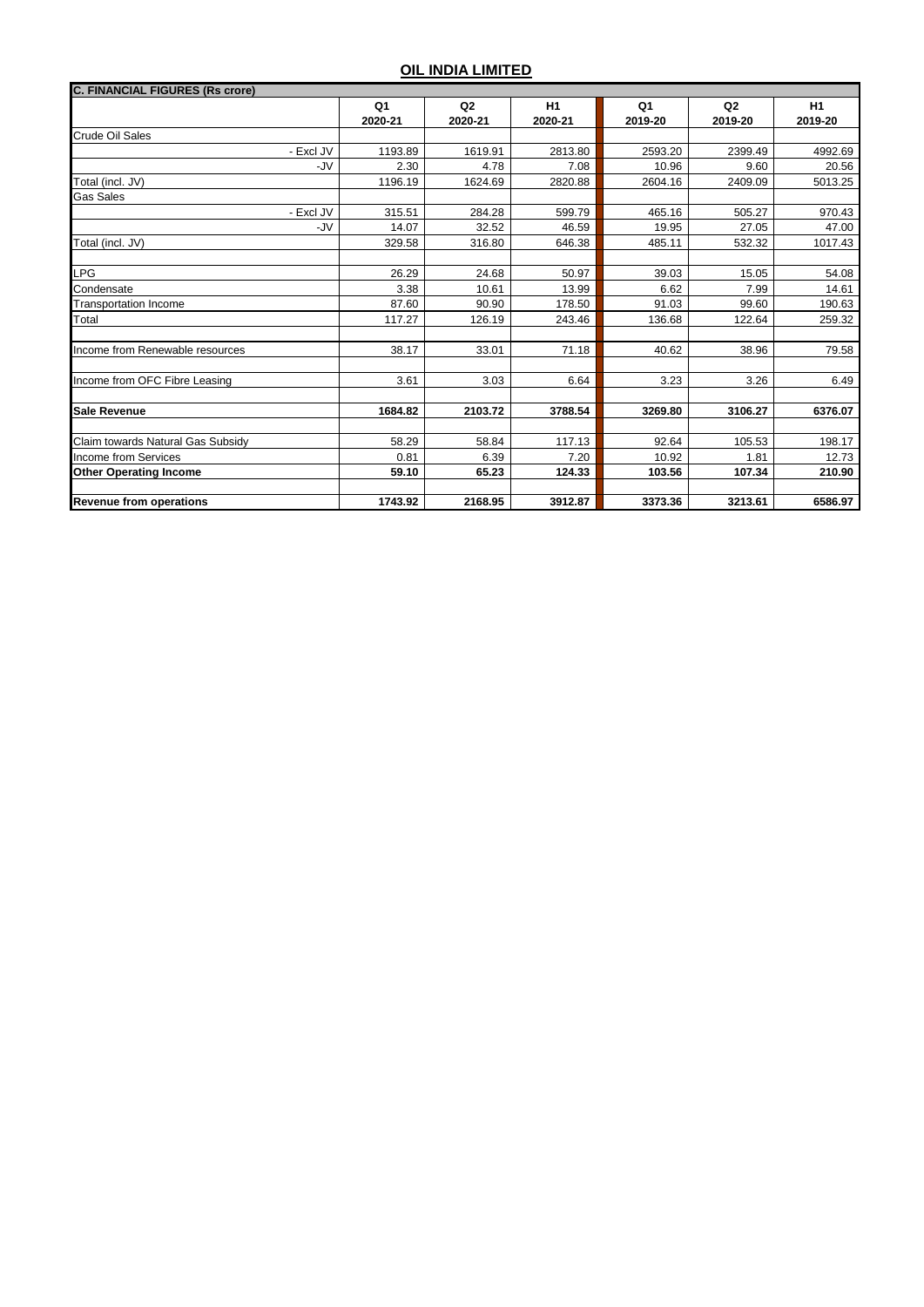| D. DDA COST (Rs crore)                 |                           |               |               |                           |                           |                           |
|----------------------------------------|---------------------------|---------------|---------------|---------------------------|---------------------------|---------------------------|
|                                        | Q <sub>1</sub><br>2020-21 | Q2<br>2020-21 | H1<br>2020-21 | Q <sub>1</sub><br>2019-20 | Q <sub>2</sub><br>2019-20 | H <sub>1</sub><br>2019-20 |
|                                        |                           |               |               |                           |                           |                           |
| <b>Depreciation</b>                    | 127.63                    | 130.56        | 258.19        | 118.88                    | 122.09                    | 240.97                    |
| Depletion                              | 227.17                    | 239.57        | 466.74        | 276.36                    | 287.67                    | 564.03                    |
| Amortization                           | 3.71                      | 3.56          | 7.27          | 4.17                      | 5.61                      | 9.78                      |
| <b>Total</b>                           | 358.51                    | 373.69        | 732.20        | 399.41                    | 415.37                    | 814.78                    |
| <b>E. STATUTORY LEVIES (Rs crore)</b>  |                           |               |               |                           |                           |                           |
| Royalty                                | 255.89                    | 291.75        | 547.64        | 472.01                    | 451.56                    | 923.57                    |
| Cess                                   | 206.73                    | 278.53        | 485.26        | 443.18                    | 411.57                    | 854.75                    |
| <b>Total</b>                           | 462.62                    | 570.28        | 1032.90       | 915.19                    | 863.13                    | 1,778.32                  |
| <b>Royalty</b>                         |                           |               |               |                           |                           |                           |
| Onshore                                |                           |               |               |                           |                           |                           |
| - Crude Oil                            | 224.16                    | 263.24        | 487.40        | 419.37                    | 395.09                    | 814.46                    |
| - Natural Gas                          | 31.73                     | 28.51         | 60.24         | 52.64                     | 56.46                     | 109.10                    |
| <b>Total</b>                           | 255.89                    | 291.75        | 547.64        | 472.01                    | 451.55                    | 923.56                    |
| F. OTHER EXPENDITURE (Rs crore)        |                           |               |               |                           |                           |                           |
|                                        |                           |               |               |                           |                           |                           |
| Provisions                             | 179.10                    | 58.31         | 237.41        | 286.14                    | (191.87)                  | 94.27                     |
| Consumption of materials               | 54.60                     | 55.10         | 109.70        | 61.88                     | 65.38                     | 127.26                    |
| Cost of support services               | 195.56                    | 247.09        | 442.65        | 188.78                    | 219.11                    | 407.89                    |
| Insurance, rent, CSR, sundry exps.etc. | 67.51                     | (75.31)       | (7.80)        | 40.67                     | 157.37                    | 198.04                    |
| exploration cost written off           | 114.55                    | 2.78          | 117.33        | (1.05)                    | 245.57                    | 244.52                    |
| <b>Total</b>                           | 611.32                    | 287.97        | 899.29        | 576.42                    | 495.56                    | 1071.98                   |